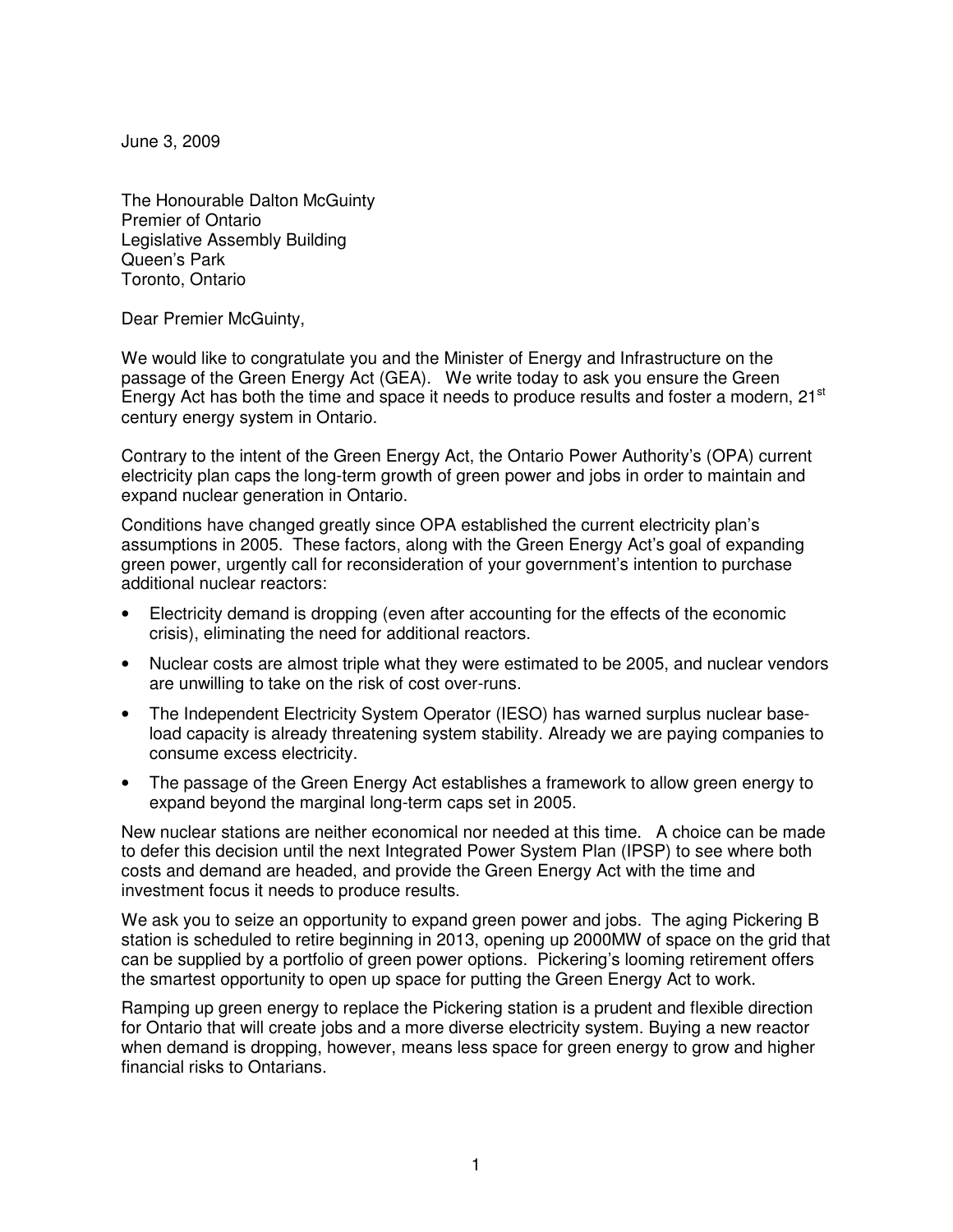Premier, to ensure the Green Energy Act meets its potential, we ask you to:

- 1. **Give Green Energy Time to Grow.** Forgo, or at a minimum delay, the purchase of new nuclear reactors until the Ontario Energy Board can assess whether new reactors are needed and cost-effective during the next review of IPSP in three years.
- 2. **Give Green Energy Space to Grow.** Retire the Pickering nuclear station and replace it with green energy to provide space on the grid for green sources of energy, above and beyond what is in the current electricity plan.

Yours truly,

Cherise Burda Ontario Policy Director Pembina Institute

Jack Gibbons **Chair** Ontario Clean Air Alliance

armann

Franz Hartmann Executive Director Toronto Environmental Alliance

Dan m Dernott

Dan McDermott **Director** Sierra Club Ontario

Zee Bhanji **Coordinator** Low-Income Energy Network

Anders Huml- Small

Andrea Harden-Donahue Energy Campaigner Council of Canadians

Theresa McClenaghan Executive Director Canadian Environmental Law Association

CELA Publication #657

D Stack

Derek Stack Executive Director Great Lakes United